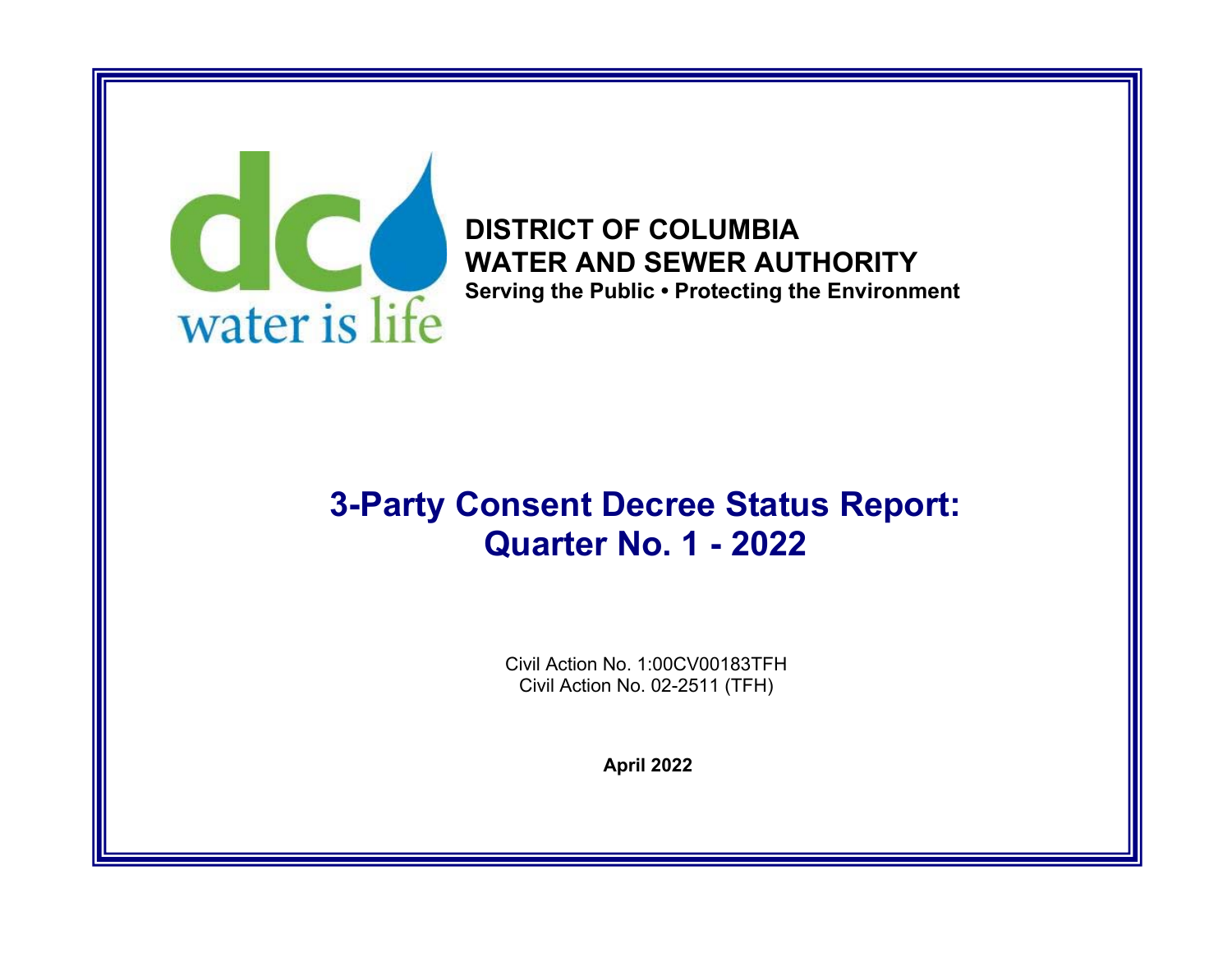DISTRICT OF COLUMBIA WATER AND SEWER AUTHORITY Washington, D.C.

# *3-Party Consent Decree Status Report*  Quarter No. 1 - 2022

Table of Contents

- **1.INTRODUCTION**
- **2.REQUIREMENTS DUE IN CURRENT QUARTER**
- **3.REQUIREMENTS DUE AFTER NEXT QUARTER**
- **4.ON-GOING REQUIREMENTS**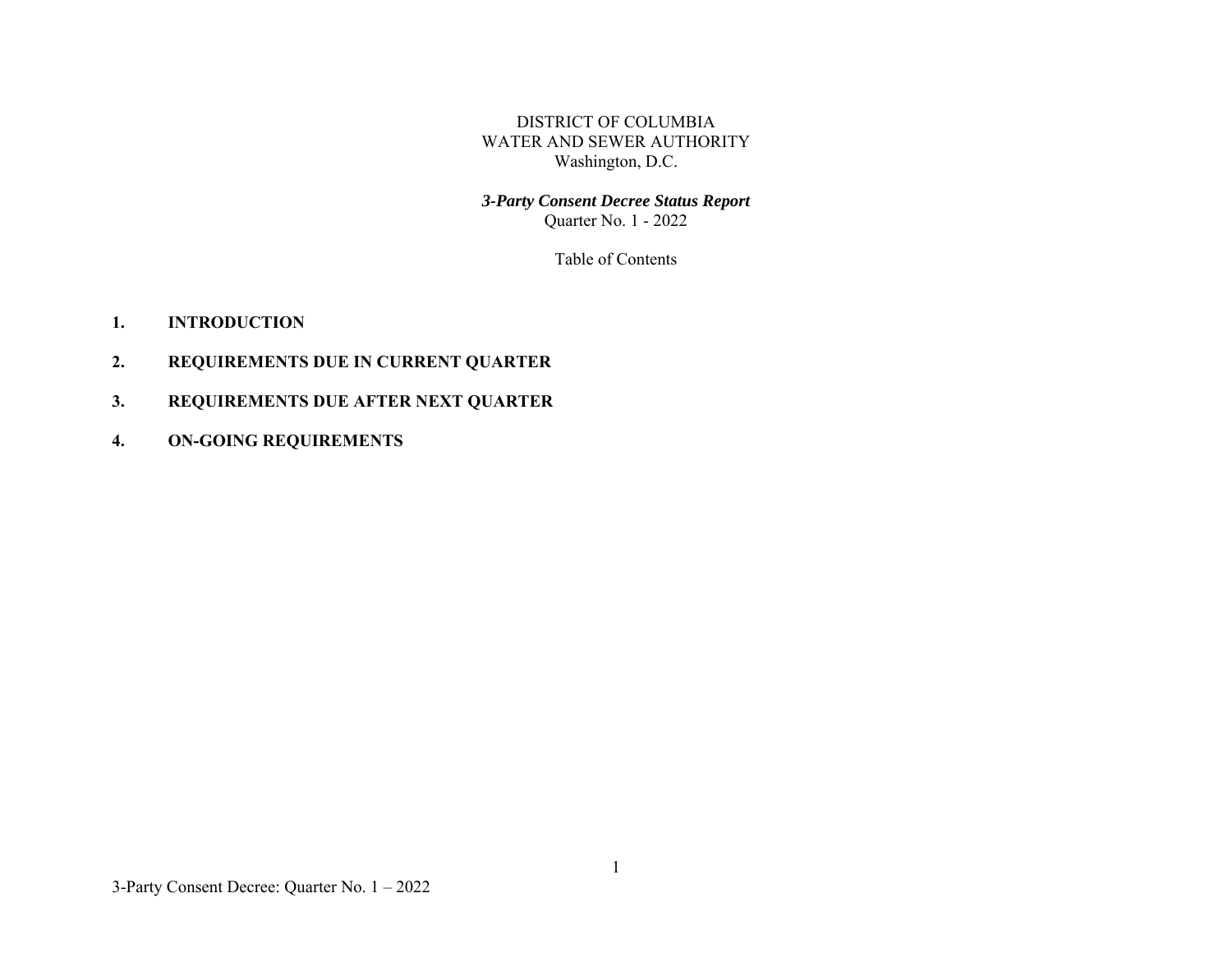#### **1.INTRODUCTION**

The District of Columbia Water and Sewer Authority (DC Water or Authority) and the District of Columbia entered into a Consent Decree (CD) with the U.S. Government and certain citizen plaintiffs to resolve allegations of violations of the Clean Water Act regarding the management, operation and maintenance of the combined sewer system and implementation of Nine Minimum Controls. The following consent decree was lodged with and entered by the court on June 25, 2003 and October 10, 2003, respectively:

> United States District Court for the District of Columbia Civil Action No. 1:00CV00183TFH Civil Action No. 02-2511 (TFH) Consent Decree

The CD requires that DC Water submit written status reports to the Environmental Protection Agency (EPA) Region III and the citizen plaintiffs by the 28<sup>th</sup> day of the month following the end of each calendar quarter. The CD requires that the following be provided in each status report:

- The due dates and other terms that DC Water is required to meet since the date of the last quarterly statement, whether and to what extent DC Water has met these requirements, and the reasons for any noncompliance.
- $\bullet$  A general description of the work completed within the three-month period, and a projection of work to be performed during the next threemonth period.
- $\bullet$ All other items as specified in Section V (Compliance Program and Schedules) of the CD including the status of the catch basin cleaning.

This report covers the months January through March 2022, which is Quarter No. 1 in 2022. Note that the CD requires posting certain information on DC Water's website, including the Combined Sewer System (CSS) Quarterly Reports. The website addresses for these items are as follows:

- DC Water's website: www.dcwater.com
- CSS Quarterly Reports on DC Water's website: https://www.dcwater.com/publications?field\_document\_type\_tid=47&field\_document\_sub\_type\_tid=50
- CD Quarterly Reports on DC Water's website: https://www.dcwater.com/publications?field\_document\_type\_tid=47&field\_document\_sub\_type\_tid=52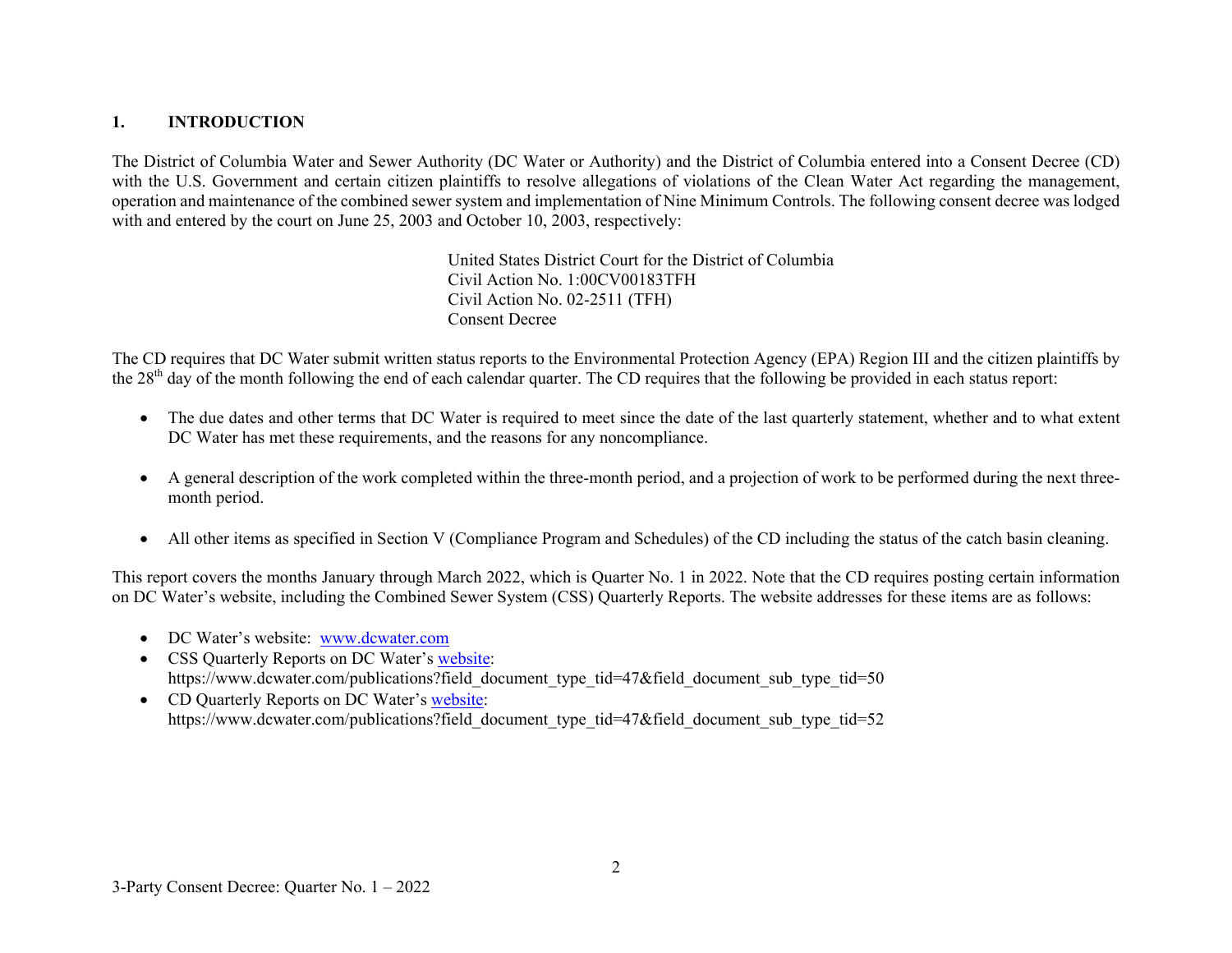### **2.REQUIREMENTS DUE IN CURRENT QUARTER**

The following is a status report for requirements due in the current quarter:

| <b>REQUIREMENTS DUE IN CURRENT QUARTER</b> |                                                   |                 |                                                             |
|--------------------------------------------|---------------------------------------------------|-----------------|-------------------------------------------------------------|
| Reference                                  | Requirement                                       | <b>Due Date</b> | <b>Status</b>                                               |
| p. 22,                                     | Pamphlets/Inserts                                 | Twice per       | Completed in February 2022.                                 |
| V.16.b.(ii)                                | Semi-annually, prepare an information             | year            |                                                             |
|                                            | pamphlet/insert containing CSO information        |                 |                                                             |
|                                            | and distribute in the water bills.                |                 |                                                             |
| p. 22,                                     | Public Notification - Information                 | Twice per       | Completed February 2022.                                    |
| V.16.b.(ii)                                | Pamphlets/Inserts                                 | year            |                                                             |
|                                            | Distribute CSO pamphlet/insert semi-annually      |                 |                                                             |
|                                            | to boat rental facilities, marinas, tackle shops, |                 |                                                             |
|                                            | and other public locations along affected river   |                 |                                                             |
|                                            | segments.                                         |                 |                                                             |
| p. 25,                                     | Reporting                                         | 1/28/22         | DC Water submitted the Quarterly Report on January 27, 2022 |
| $VII.19(a)$ .                              | Submit quarterly consent decree status report.    |                 | for Quarter No. 4 in 2021.                                  |
| (b).(c)                                    |                                                   |                 |                                                             |

#### **3.REQUIREMENTS DUE AFTER NEXT QUARTER**

The following is a status report for requirements due next quarter.

| <b>REQUIREMENTS DUE NEXT QUARTER</b> |                                                |                 |                                                                   |
|--------------------------------------|------------------------------------------------|-----------------|-------------------------------------------------------------------|
| Reference                            | Requirement                                    | <b>Due Date</b> | <b>Status</b>                                                     |
| p. 25,                               | Reporting                                      | 4/28/22         | The submission of this Quarterly Report satisfies the reporting   |
| $VII.19.(a)$ .                       | Submit quarterly consent decree status report. |                 | requirement due in the next quarterly period for Quarter No. 1 in |
| (b).(c)                              |                                                |                 | 2022.                                                             |

## **4.ON-GOING REQUIREMENTS**

The following is a status report for requirements that are performed at periodic intervals on an on-going basis.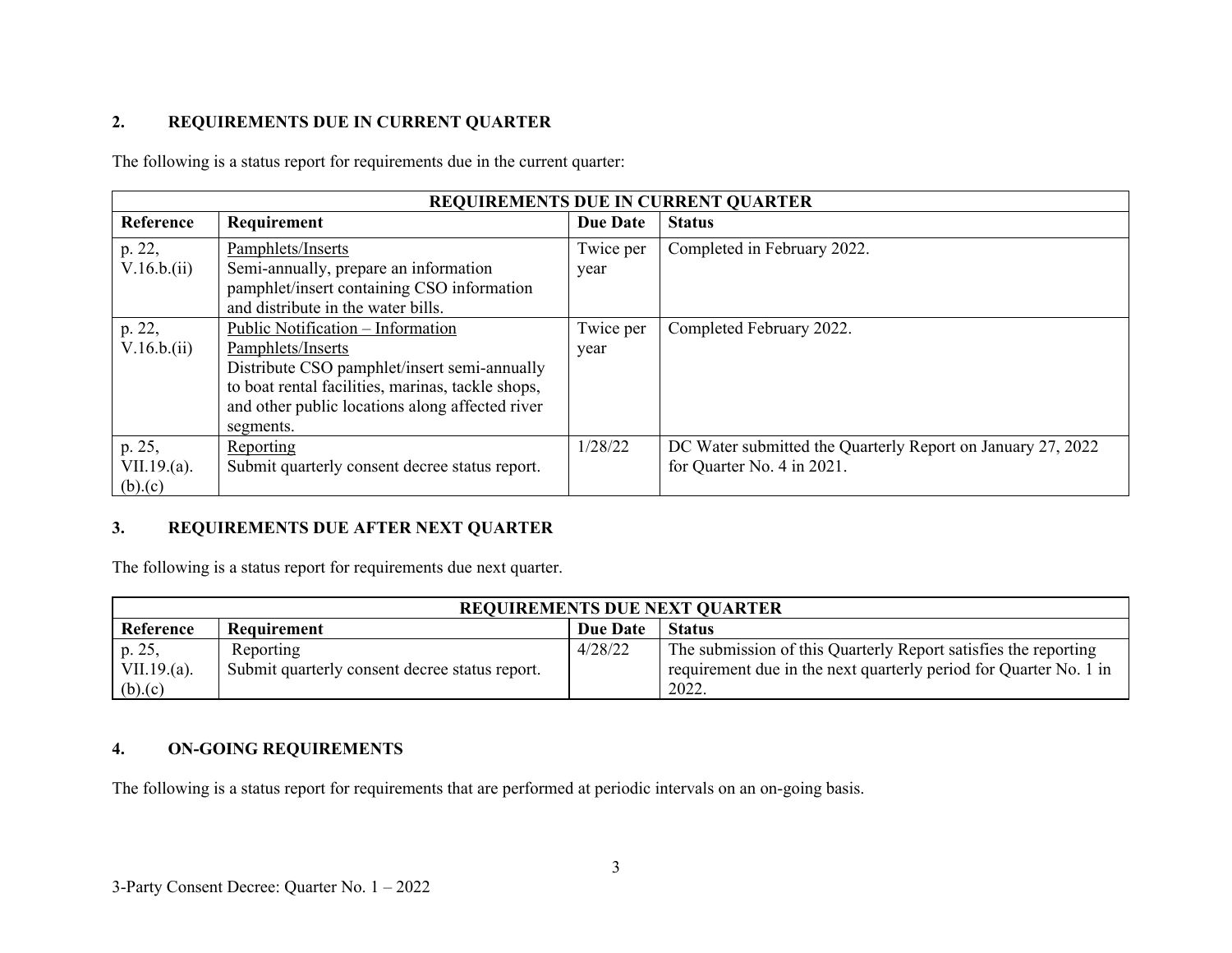| <b>ON-GOING ACTIVITIES</b>                                  |                                                                                                                                                                                                                                                  |                                                                                         |                                                                                                                                                                                                                                                                         |
|-------------------------------------------------------------|--------------------------------------------------------------------------------------------------------------------------------------------------------------------------------------------------------------------------------------------------|-----------------------------------------------------------------------------------------|-------------------------------------------------------------------------------------------------------------------------------------------------------------------------------------------------------------------------------------------------------------------------|
| Reference                                                   | Requirement                                                                                                                                                                                                                                      | Due Date                                                                                | <b>Status</b>                                                                                                                                                                                                                                                           |
| p. 4, II.3                                                  | <b>Application and Scope</b><br>Provide a copy of the CD to any consultant or<br>contractor selected to perform any activity<br>required by the CD.                                                                                              | As required                                                                             | Completed in Quarter No. 4, 2003. DC Water will send additional<br>letters and copies of the CD to affected Project Design Engineers<br>(PDEs) as they are retained for other projects required by the CD.                                                              |
| p. 10,<br>V.10.a.(iv)                                       | Replace Inflatable Dams<br>Operate and maintain all inflatable dams so<br>that they fully perform their function of<br>reducing the frequency and severity of CSO<br>events.                                                                     | Ongoing<br>after<br>04/01/04                                                            | Inspection and maintenance of the inflatable dams is performed<br>monthly and is documented in the CSS Quarterly Report, Section<br>2.4, Table 2-6, submitted to EPA Region III and available on DC<br>Water's website. Wet weather operations are reported on Table 2- |
| p. 10,<br>V.10.b.(i)<br>$(a-e)(ii)$<br>(d.) <sub>(iv)</sub> | Tide Gate Repair & Replacement<br>Operate and maintain all tide gates in the CSS<br>so as to prevent river water from entering the<br>CSS, to the extent achievable with generally<br>accepted design, engineering and maintenance<br>practices. | Ongoing<br>after<br>10/10/03                                                            | Inspection and maintenance of the tide gates is performed monthly<br>and is documented in the CSS Quarterly Report, Section 2.2,<br>Table 2-2, submitted to EPA Region III and available on DC<br>Water's website.                                                      |
| p. 12,<br>V.10.e.i                                          | <b>Assurance of Conveyance Capacity</b><br>Ensure collections system has capacity to<br>convey at least 1,076 mgd from the areas<br>served by the collection system to Blue<br>Plains.                                                           | Quarterly,<br>following<br><b>EPA</b> Region<br>III's approval<br>letter of<br>04/11/07 | On April 1, 2011, DC Water placed the Blue Plains Influent<br>Sewers in Operation. On October 14, 2013, DC Water achieved a<br>firm Potomac Pumping Station capacity of 460 mgd. See item<br>p.15, V.12.e(v) for Potomac Pumping Station in this report.                |
| p. 12,<br>V.11                                              | Pretreatment<br>Maintain and update the current pretreatment<br>program as required by the Clean Water Act,<br>Pretreatment Regulations, and the NPDES<br>Permit.                                                                                | Ongoing<br>after<br>10/10/03                                                            | The Pretreatment Program is being maintained and updated. The<br>program submits reports and updates annually to EPA Region III.                                                                                                                                        |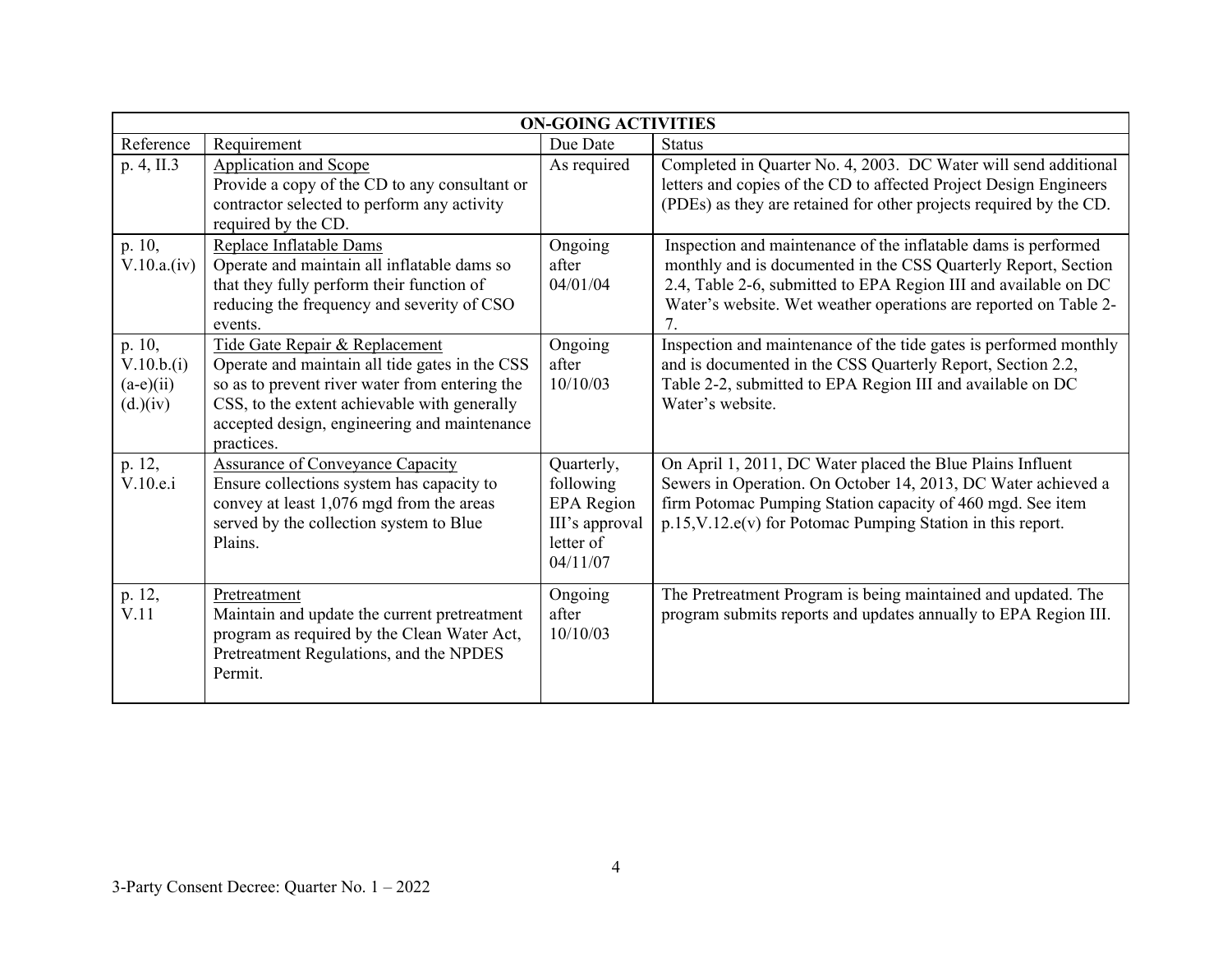| <b>ON-GOING ACTIVITIES</b> |                                                                                                                                                                                                                                                                                                                                              |          |                                                                                                                                                                                                                                                                                                                                                                                                                                      |
|----------------------------|----------------------------------------------------------------------------------------------------------------------------------------------------------------------------------------------------------------------------------------------------------------------------------------------------------------------------------------------|----------|--------------------------------------------------------------------------------------------------------------------------------------------------------------------------------------------------------------------------------------------------------------------------------------------------------------------------------------------------------------------------------------------------------------------------------------|
| Reference                  | Requirement                                                                                                                                                                                                                                                                                                                                  | Due Date | <b>Status</b>                                                                                                                                                                                                                                                                                                                                                                                                                        |
| p. 11,<br>V.10.c           | Maximization of Storage in the Collection<br>System - Catch Basins<br>o Clean at least 85 % of the catch<br>basins in CSS at least annually<br>Inspect catch basins in CSO areas<br>$\circ$<br>tributary to the Anacostia River at<br>least two times per year, and clean<br>such basins more frequently as<br>indicated by the inspections. | Annually | Catch basin cleaning totals are reported in DC Water's CSS<br>Quarterly Report, in Section 4.1, Table 4-1, submitted to EPA<br>Region III and available on DC Water's website. Calendar year-<br>to-date totals for this quarter are as follows:<br>CSS Catch Basin Inspection and Cleaning<br>Catch Basin in CSS:<br>$10,668^{(1)}$<br>Catch Basins in CSS Cleaned:<br>308<br>3%<br>Catch Basins in Anacostia CSS:<br>$5,717^{(1)}$ |
|                            |                                                                                                                                                                                                                                                                                                                                              |          | Catch Basins in Anacostia CSS Inspected Once:<br>2,653<br>46%<br>Catch Basins in Anacostia CSS Inspected Twice:<br>106<br>2%<br>Notes:<br>The number of catch basins in our service area changes with the<br>(1)<br>ongoing connections and abandonments to the sewer<br>infrastructure.                                                                                                                                             |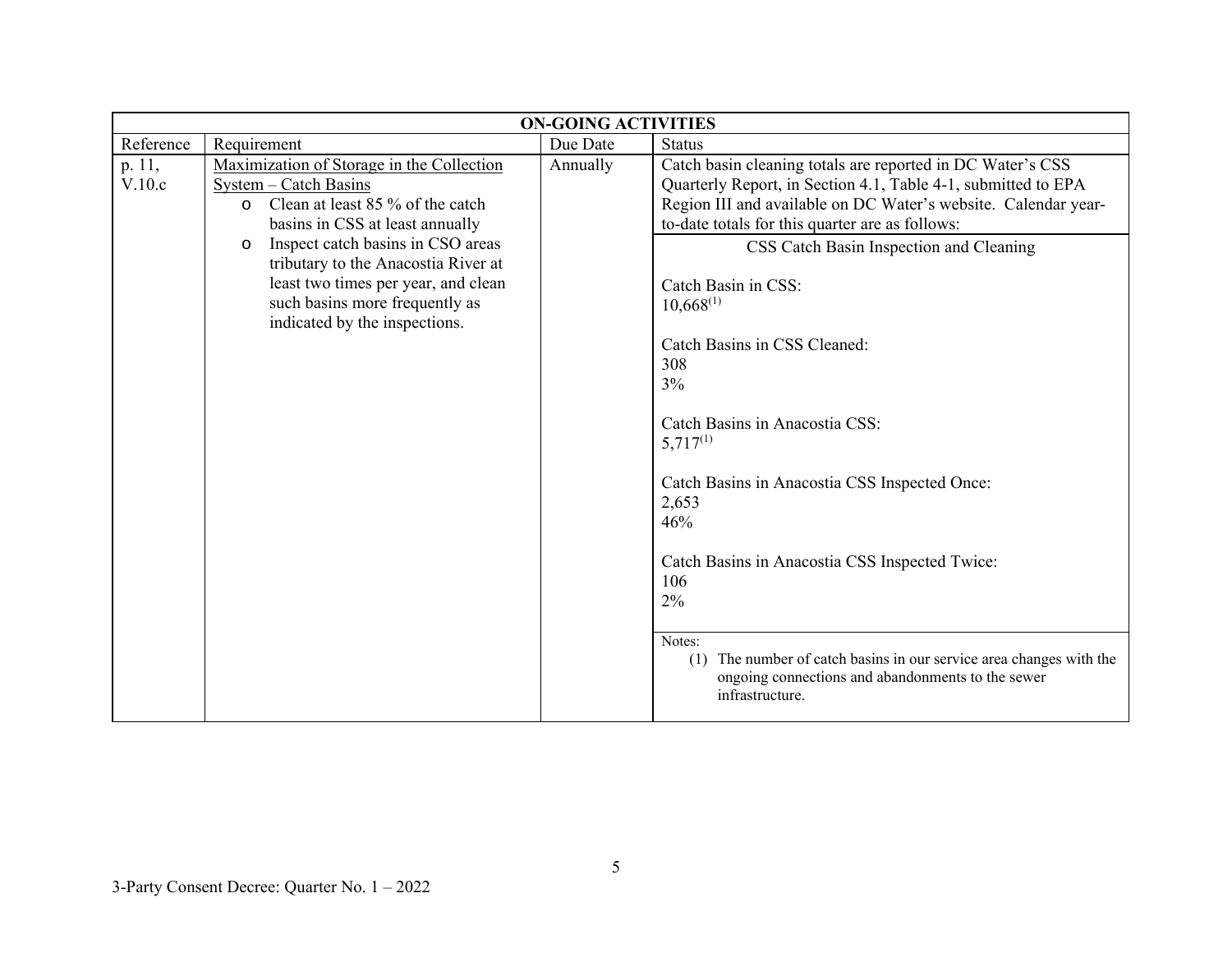|                                    | <b>ON-GOING ACTIVITIES</b>                                                                                                                                                                                                                                                                                                                                                                                             |                              |                                                                                                                                                                                                                                                                                                                                                                                                                                                                                             |  |
|------------------------------------|------------------------------------------------------------------------------------------------------------------------------------------------------------------------------------------------------------------------------------------------------------------------------------------------------------------------------------------------------------------------------------------------------------------------|------------------------------|---------------------------------------------------------------------------------------------------------------------------------------------------------------------------------------------------------------------------------------------------------------------------------------------------------------------------------------------------------------------------------------------------------------------------------------------------------------------------------------------|--|
| Reference                          | Requirement                                                                                                                                                                                                                                                                                                                                                                                                            | Due Date                     | <b>Status</b>                                                                                                                                                                                                                                                                                                                                                                                                                                                                               |  |
| p. 13,<br>V.12.a.(i)<br>and $(ii)$ | Maximization of Flow to the POTW for<br>Treatment<br>Operate and maintain the collection system<br>and pumping stations to deliver the maximize<br>flow possible to Blue Plains within the<br>constraints of the pumping stations,<br>configuration and capacity of the collection<br>system, and capacity of Blue Plains; treat all<br>flows conveyed to Blue Plains to full degree<br>and extent required by Permit. | Ongoing<br>after<br>10/10/03 | Operation and maintenance status of the collection system and<br>pumping stations is reported in Section 2 of the CSS Quarterly<br>Report, available on DC Water's website. The pumping stations<br>and collection system have been operated to maximize the flow to<br>Blue Plains within the constraints of the system. During the period<br>covered by this report, the daily peak influent rate to Complete<br>Treatment exceeded 555 mgd, the rate established in the NPDES<br>permit. |  |
| p.14,<br>V.12.b.(v)                | Main and O Pumping Stations<br>Maintain firm sanitary pumping capacities of<br>240 and 45 mgd, respectively.                                                                                                                                                                                                                                                                                                           | Ongoing<br>after<br>04/16/08 | The number of pumps and screens available for service at Main<br>and O Pumping Stations is reported in Section 2.3.1, Table 2-3 of<br>the CSS Quarterly Report, submitted to EPA Region III and<br>available at DC Water's website. Table 2-3 shows that the<br>station's firm pumping capacity was maintained for the period<br>covered by this report.                                                                                                                                    |  |
| p. 14,<br>V.12.c.(v)               | <b>East Side Pumping Station</b><br>Maintain a firm sanitary pumping capacity of<br>45 mgd.                                                                                                                                                                                                                                                                                                                            | Ongoing<br>after<br>08/01/06 | The number of pumps and screens available for service at East<br>Side Pumping Station is reported in Section 2.3.1, Table 2-3 of the<br>CSS Quarterly report, submitted to EPA Region III and available<br>at DC Water's website. Table 2-3 shows that the station's firm<br>pumping capacity was maintained for the period covered by this<br>report.                                                                                                                                      |  |
| p. 14,<br>V.12.d.(iv)              | Poplar Point Pumping Station<br>Maintain a firm sanitary pumping capacity of<br>45 mgd.                                                                                                                                                                                                                                                                                                                                | Ongoing<br>after<br>10/10/03 | The "new" Poplar Point Pumping Station was brought on line on<br>March 20, 2018. The number of pumps and screens available for<br>service at the "new" Poplar Point Pumping Station is reported in<br>Section 2.3.1, Table 2-3 of the CSS Quarterly report, submitted to<br>EPA Region III and available at DC Water's website. Table 2-3<br>shows that the station's firm pumping capacity was maintained for<br>the period covered by this report.                                        |  |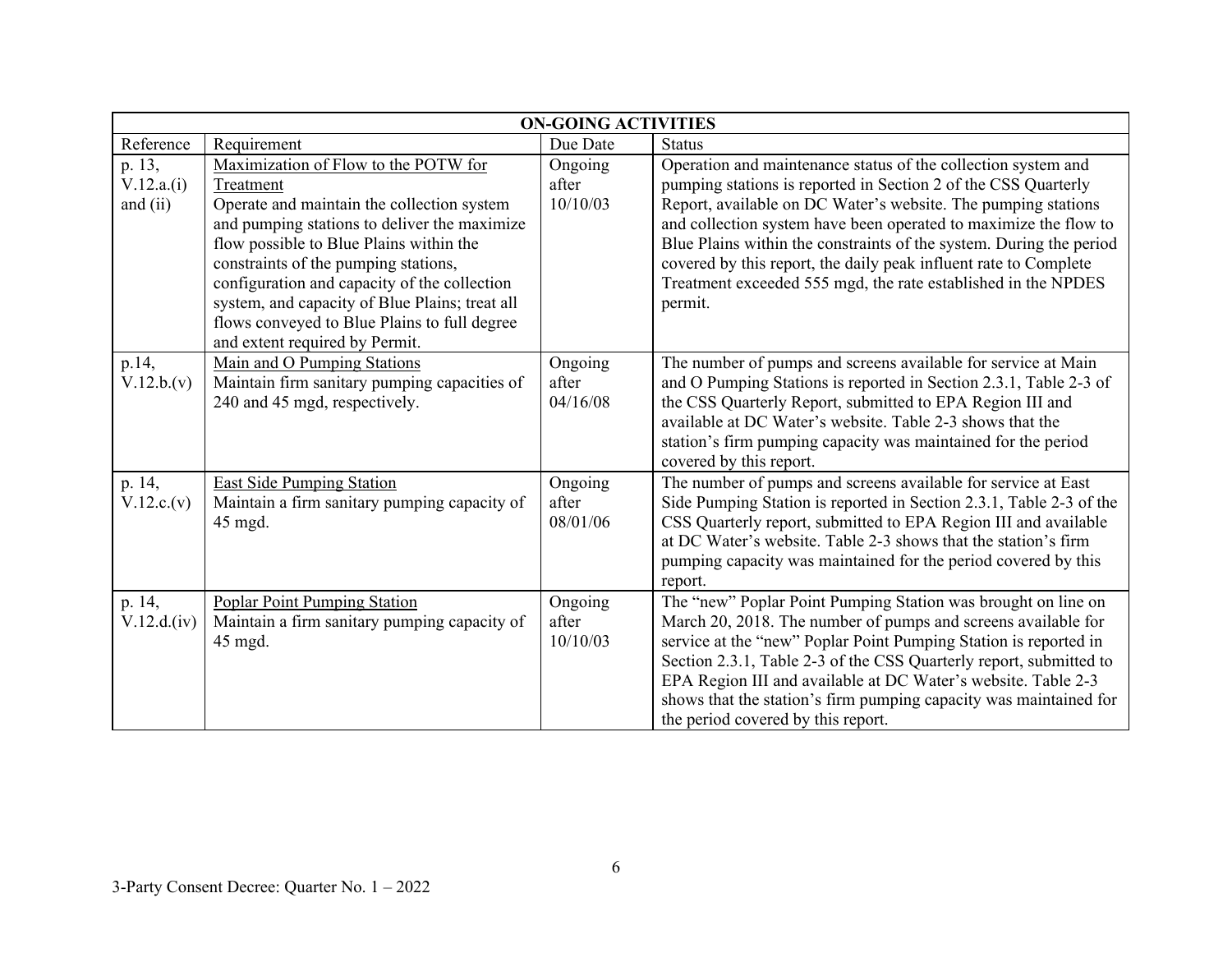| <b>ON-GOING ACTIVITIES</b> |                                                                                                                                                                                                                       |                              |                                                                                                                                                                                                                                                                                                                                                      |
|----------------------------|-----------------------------------------------------------------------------------------------------------------------------------------------------------------------------------------------------------------------|------------------------------|------------------------------------------------------------------------------------------------------------------------------------------------------------------------------------------------------------------------------------------------------------------------------------------------------------------------------------------------------|
| Reference                  | Requirement                                                                                                                                                                                                           | Due Date                     | <b>Status</b>                                                                                                                                                                                                                                                                                                                                        |
| p. 15,<br>V.12.e.(v)       | Potomac Pumping Station<br>Maintain a firm sanitary pumping capacity of<br>460 mgd.                                                                                                                                   | Ongoing<br>after<br>10/14/13 | The number of pumps and screens available for service at Potomac<br>Pumping Station is reported in Section 2.3.1, Table 2-3 of the CSS<br>Quarterly Report, submitted to EPA Region III and available at<br>DC Water's website. Table 2-3 shows that the station's firm<br>pumping capacity was maintained for the period covered by this<br>report. |
| p. 17,<br>V.13.b           | Facilitate Reports from Public of Dry Weather<br>Overflows (DWO)<br>Include DWO information on<br>$\bullet$<br>water/sewer bill inserts.<br>Staff and maintain phone line to receive<br>$\bullet$<br>reports on DWOs. | Ongoing<br>after<br>10/10/03 | DWO information is included on all water/sewer bill inserts for<br>CSO program. Phone line and staff remain in operation to receive<br>DWO reports.                                                                                                                                                                                                  |
| p. 18,<br>V.14             | Control of Solids and Floatable Material in<br>CSOs<br>Conduct visual wet weather surveys at<br>outfalls 009 through 012 to assess the extent<br>of floatables discharged.                                            | Ongoing<br>after<br>10/10/03 | Visual surveys completed in the quarter are included in Section 5<br>of the CSS Quarterly Report, submitted to EPA Region III and<br>available on DC Water's website.                                                                                                                                                                                |
| p. 18,<br>V.15             | <b>Pollution Prevention Programs</b><br>Maintain the MS4 pollution prevention<br>programs.                                                                                                                            | Ongoing<br>after<br>10/10/03 | The MS4 Pollution Prevention Program is being maintained and<br>updated. The program produces an annual report.                                                                                                                                                                                                                                      |
| p. 18,<br>V.15             | <b>Pollution Prevention Programs</b><br>Continue to periodically educate the public<br>about pollution prevention through<br>newsletters and web site.                                                                | Ongoing<br>after<br>10/10/03 | Information about pollution prevention is included on DC Water's<br>website. In addition, twice a year, informational pamphlets are<br>included in the water/sewer bills mailed to citizens.                                                                                                                                                         |
| p. 19,<br>V.16.a.(i)       | Public Notification - CSO Signs<br>Conduct monthly inspections of CSO warning<br>signs and replace, repair or clear obstructions<br>as required.                                                                      | Monthly                      | Inspection and replacement of signs is documented in Section 2.2<br>of the CSS Quarterly Reports, submitted to EPA Region III and<br>available on DC Water's website.                                                                                                                                                                                |
| p. 21,<br>V.16.b           | Public Notification - Web Site<br>Maintain general info on CSOs, 12 most<br>current CSS Quarterly Reports, and<br>annual/quarterly CSO discharge volumes.                                                             | Ongoing<br>after<br>10/10/03 | This information is on DC Water's website and it is updated<br>regularly.                                                                                                                                                                                                                                                                            |